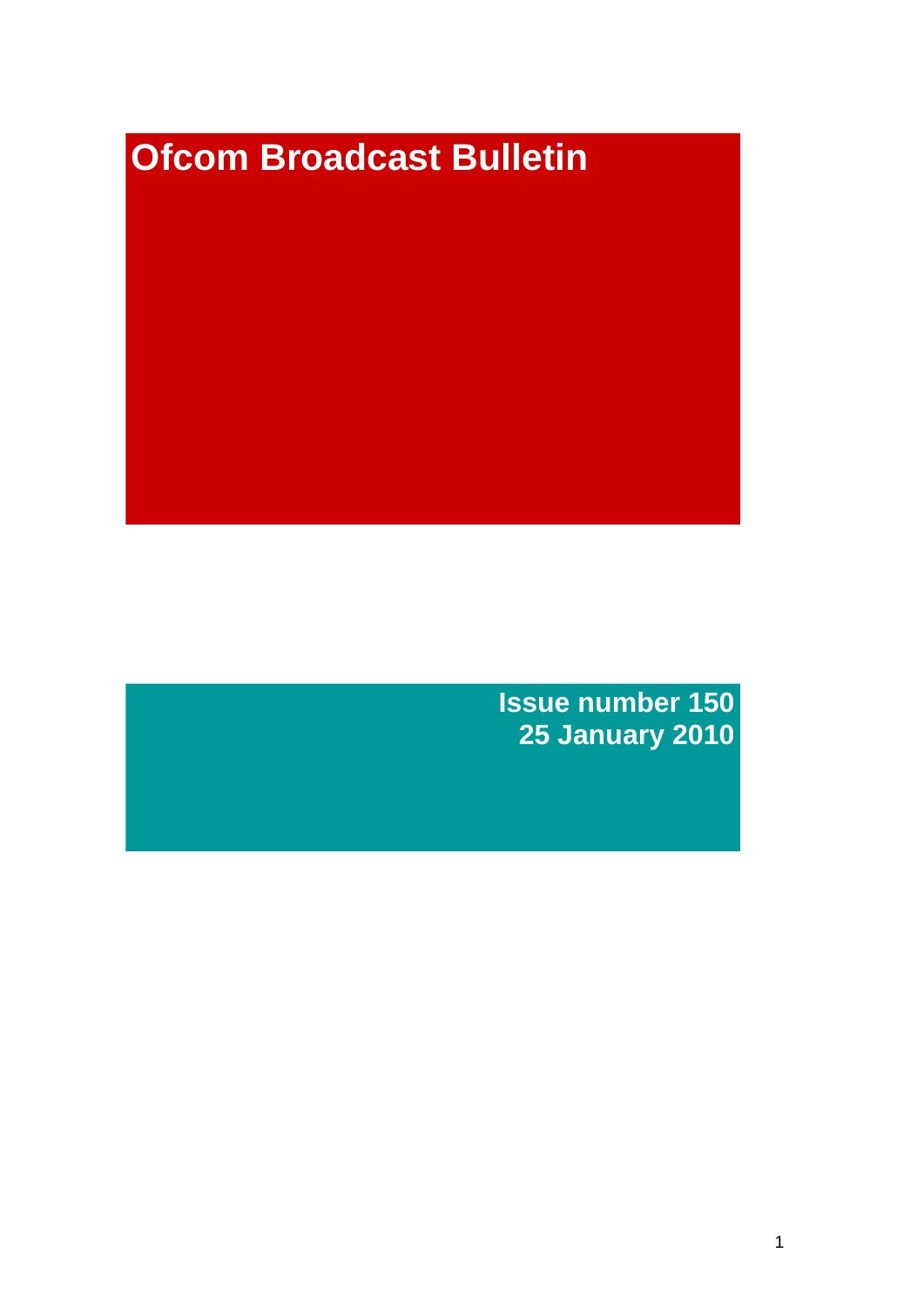**Standards cases**

# **Contents**

| In Breach                                                                                                                                            |    |
|------------------------------------------------------------------------------------------------------------------------------------------------------|----|
| <b>Steve Power at Breakfast</b><br>Wave 105 (Solent and surrounding area),<br>3 December 2009, 05:30                                                 | 4  |
| <b>Ruhaniat and Tib-e-Nabyi</b><br>[this decision has now been removed from this Bulletin – see note at page 6]<br>Venus TV, 9 September 2009, 12:05 | 6  |
| <b>The X Factor Results Show</b><br>ITV 1, 25 October 2009, 20:00                                                                                    | 7  |
| <b>Really Caught in the Act</b><br>ITV4, 1 December 2009, 13:25                                                                                      | 9  |
| <b>Yvette and Karl: Down on One Knee</b><br>Living, 7 November 2009, 20:00                                                                           | 10 |
| <b>Retention of recordings</b><br>ABS-CBN News Channel, 6 November 2009                                                                              | 11 |
| <b>Resolved</b>                                                                                                                                      |    |
| The Early Morning Breakfast Show<br>Pirate FM, 14 November 2009, 09:00                                                                               | 12 |

**Introduction** 3

# **Fairness & Privacy cases**

There are no Fairness and Privacy Adjudications in this Bulletin.

#### **Other programmes not in breach 14 and 14 and 14 and 14 and 14 and 14 and 14 and 14 and 14 and 14 and 14 and 14 and 14 and 14 and 14 and 14 and 14 and 14 and 14 and 14 and 14 and 15 and 16 and 16 and 16 and 16 and 16 and 1**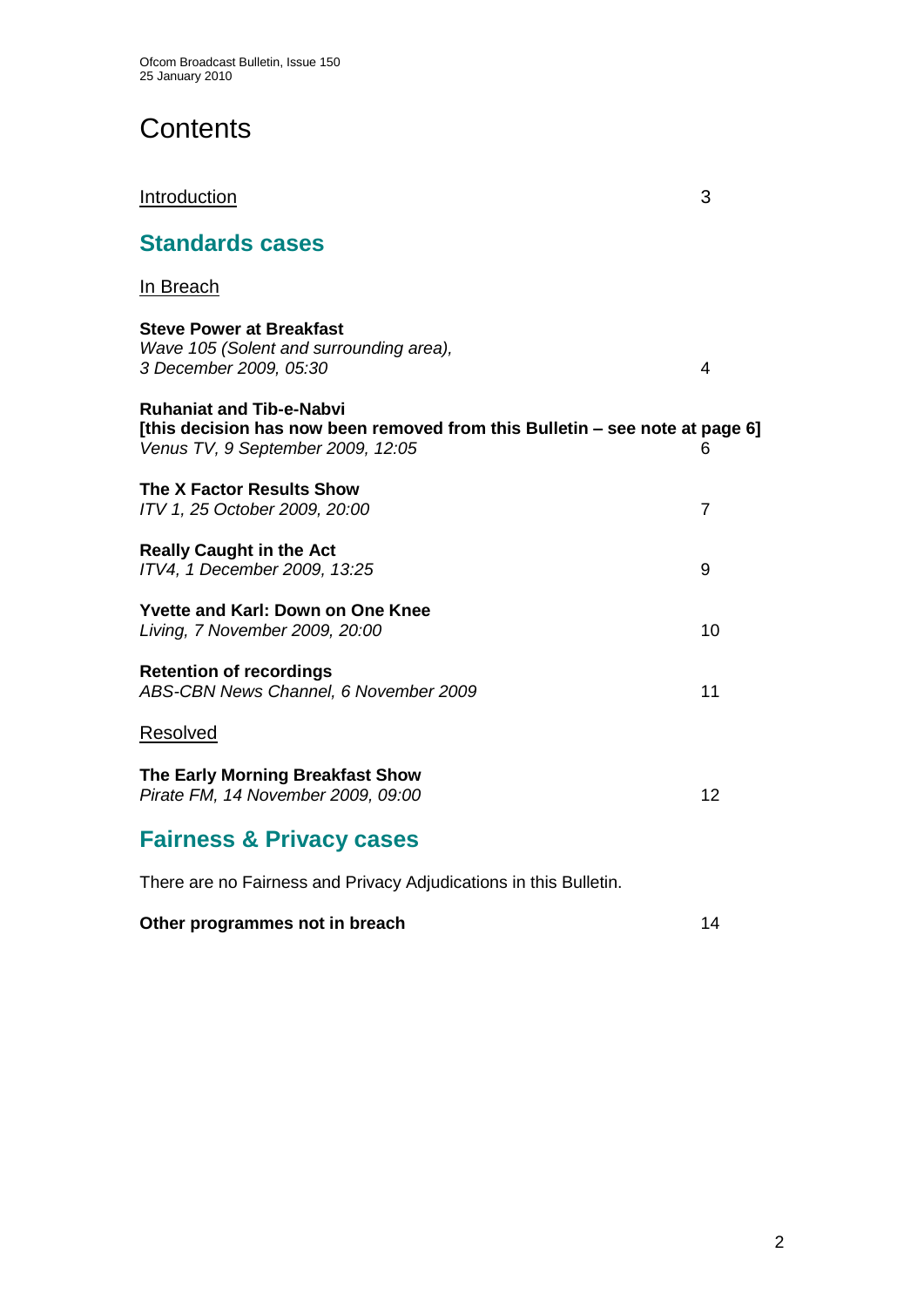# Introduction

The Broadcast Bulletin reports on the outcome of investigations into alleged breaches of those Ofcom codes which broadcasting licensees are required to comply. These include:

a) Ofcom"s Broadcasting Code ("the Code") which took effect on 16 December 2009 and covers all programmes broadcast on or after 16 December 2009. The Broadcasting Code can be found at http://www.ofcom.org.uk/tv/ifi/codes/bcode/.

Note: Programmes broadcast prior to 16 December 2009 are covered by the 2005 Code which came into effect on 25 July 2005 (with the exception of Rule 10.17 which came into effect on 1 July 2005). The 2005 Code can be found at http://www.ofcom.org.uk/tv/ifi/codes/bcode\_2005/.

- b) the Code on the Scheduling of Television Advertising ("COSTA") which came into effect on 1 September 2008 and contains rules on how much advertising and teleshopping may be scheduled in programmes, how many breaks are allowed and when they may be taken. COSTA can be found at [http://www.ofcom.org.uk/tv/ifi/codes/code\\_adv/tacode.pdf.](http://www.ofcom.org.uk/tv/ifi/codes/code_adv/tacode.pdf)
- c) other codes and requirements that may also apply to broadcasters, depending on their circumstances. These include the Code on Television Access Services (which sets out how much subtitling, signing and audio description relevant licensees must provide), the Code on Electronic Programme Guides, the Code on Listed Events, and the Cross Promotion Code. Links to all these codes can be found at http://www.ofcom.org.uk/tv/ifi/codes/

From time to time adjudications relating to advertising content may appear in the Bulletin in relation to areas of advertising regulation which remain with Ofcom (including the application of statutory sanctions by Ofcom).

It is Ofcom policy to state the full language used on air by broadcasters who are the subject of a complaint where it is relevant to the case. Some of the language used in Ofcom Broadcast Bulletins may therefore cause offence.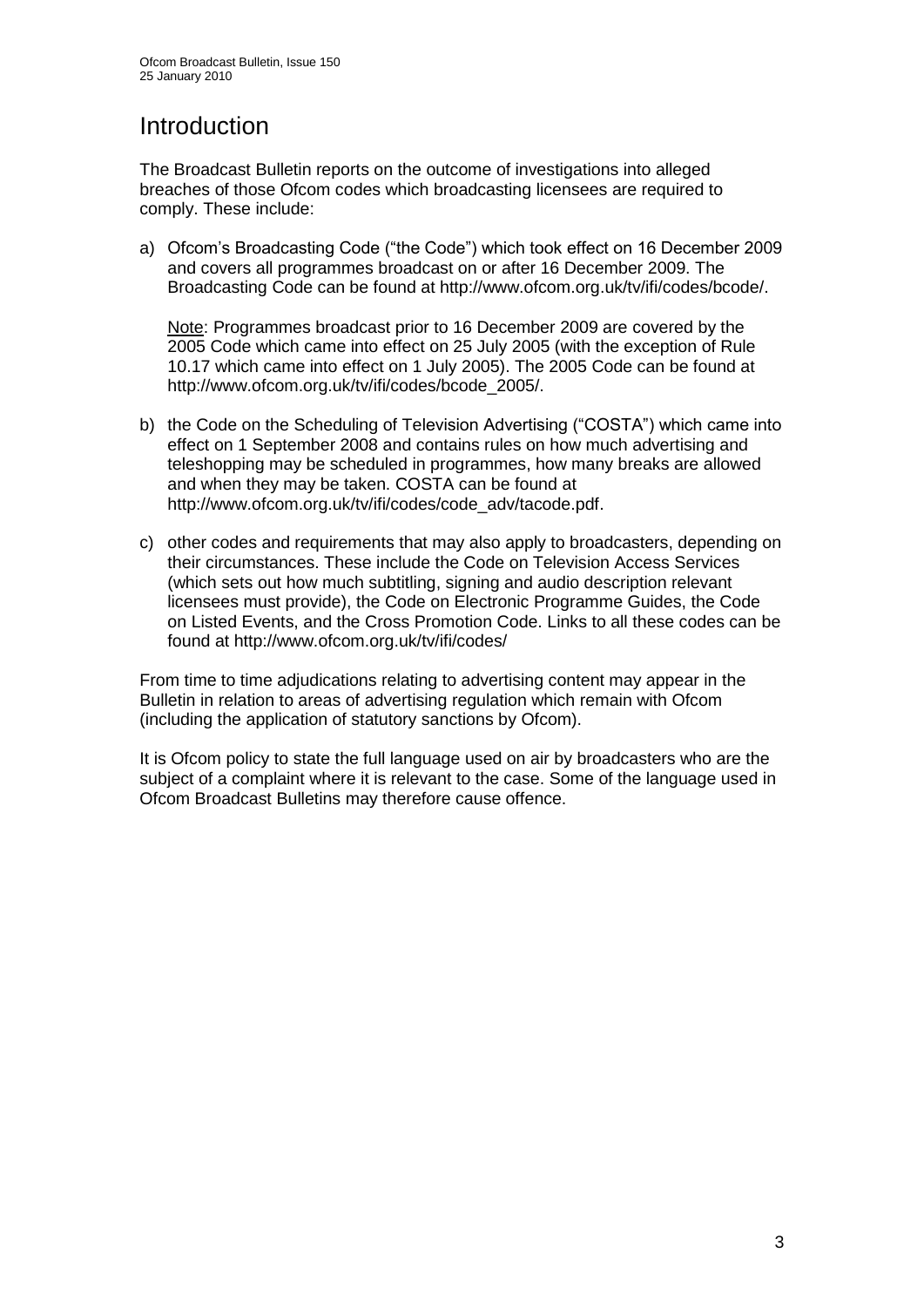## **Standards cases**

## **In Breach**

### **Steve Power at Breakfast**

*Wave 105 (Solent and surrounding area), 3 December 2009, 05:30*

#### **Introduction**

A listener was concerned that during this breakfast show, the presenter promoted Southampton"s West Quay Shopping Centre. In particular, he encouraged listeners to visit the shopping centre to enter its "advent calendar" prize draw.

Bauer Media, which owns the station, confirmed that the material was a live presenter-read spot advertisement for the shopping centre. We therefore sought the broadcaster"s comments with regard to Rule 10.2 of the Code, which states:

"Broadcasters must ensure that the advertising and programme elements of a service are kept separate."

#### **Response**

Bauer Media said Wave 105 admitted that, on this occasion, the advertisement was not clearly separated from programming. It added that, "in the presenter"s enthusiasm to talk up this local event he strayed a little from the script and as a result failed to separate it from programming with the use of a jingle."

The broadcaster said that live presenter-read advertisements were generally placed in commercial breaks and "separated from programming using a jingle". It added that, to avoid recurrence, all presenters had been reminded of this procedure and "not to veer from the commercial scripts."

#### **Decision**

Broadcast output is defined either as editorial (programming) or advertising. For the purposes of transparency, it is a requirement of the Code that these must be clearly separated. It is important for the listener to be aware of whether content is editorial or has been paid for.

In this instance, Ofcom noted that:

- the presenter discussed the Southampton shopping centre immediately after he had announced the title and artist of the song that had just been broadcast: *""To Love Again" from Alesha Dixon. Now, if you get down to West Quay between now and Christmas Eve you can see the massive advent calendar that they"ve got. It"s 8 metres by 2 metres – that"s huge. Don"t know what size chocolates you need for that, to fit in under the doors"*;
- the co-presenter responded: *"Cor, big ones though, nice"*; and
- the presenter continued, promoting the shopping centre"s prize draw: *"And if you head down and register your details you"ll be entered into a daily draw to win a*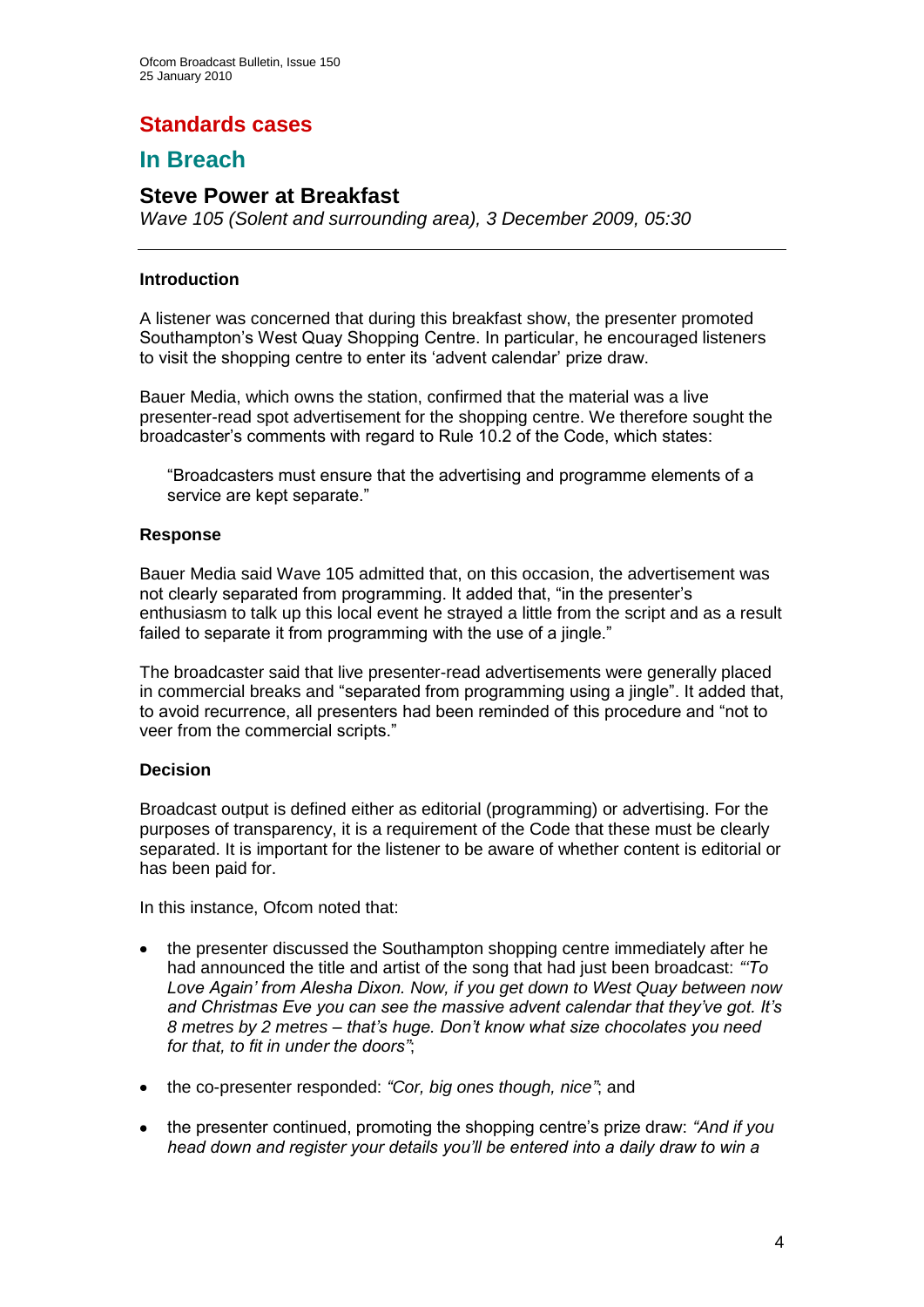*different prize that will be behind a different calendar door. Today, go to see if Nandos – you can win free meals for four…"*

In this case, the advertisement was not clearly separated from programming by, for example, the broadcast of a station ident.

In addition, the material was presented as if it was programming. The presenter clearly deviated from his advertising script and the co-presenter responded to his ad hoc comments. In Ofcom"s view, these enhanced the editorial feel of the material. It would not have therefore been apparent to the audience that they were listening to paid for advertising.

Ofcom considered that this live presenter-read promotion lacked transparency as a paid-for spot advertisement. The broadcaster had failed to ensure that the advertising and programme elements of its service were kept separate, in breach of Rule 10.2 of the Code.

Ofcom therefore welcomed the broadcaster"s actions, noting that presenters had been reminded of the broadcaster"s procedure for achieving the separation of programming and advertising (by "using a jingle") and not to deviate from appropriately cleared advertisement scripts.

#### **Breach of Rule 10.2**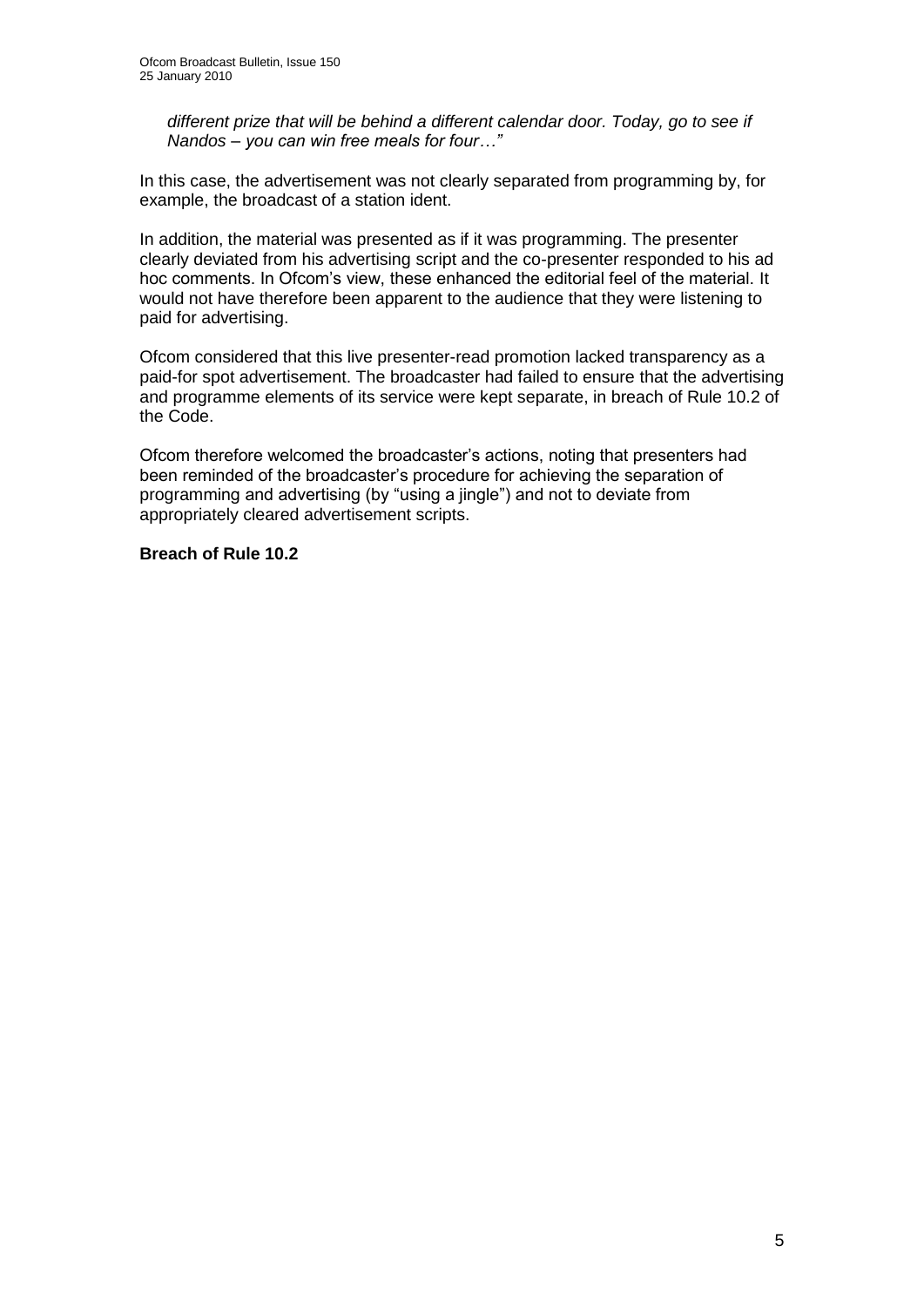## **Ruhaniat and Tib-e-Nabvi**

*Venus TV, 9 September 2009, 12:05* 

**This decision has been removed from Broadcast Bulletin 150 following a review by the Broadcasting Review Committee.** 

**The Review Decision published in Broadcast Bulletin 166 replaces the decision originally published here, and can be viewed on the Ofcom website at: [http://stakeholders.ofcom.org.uk/enforcement/broadcast-bulletins/obb166/.](http://stakeholders.ofcom.org.uk/enforcement/broadcast-bulletins/obb166/)**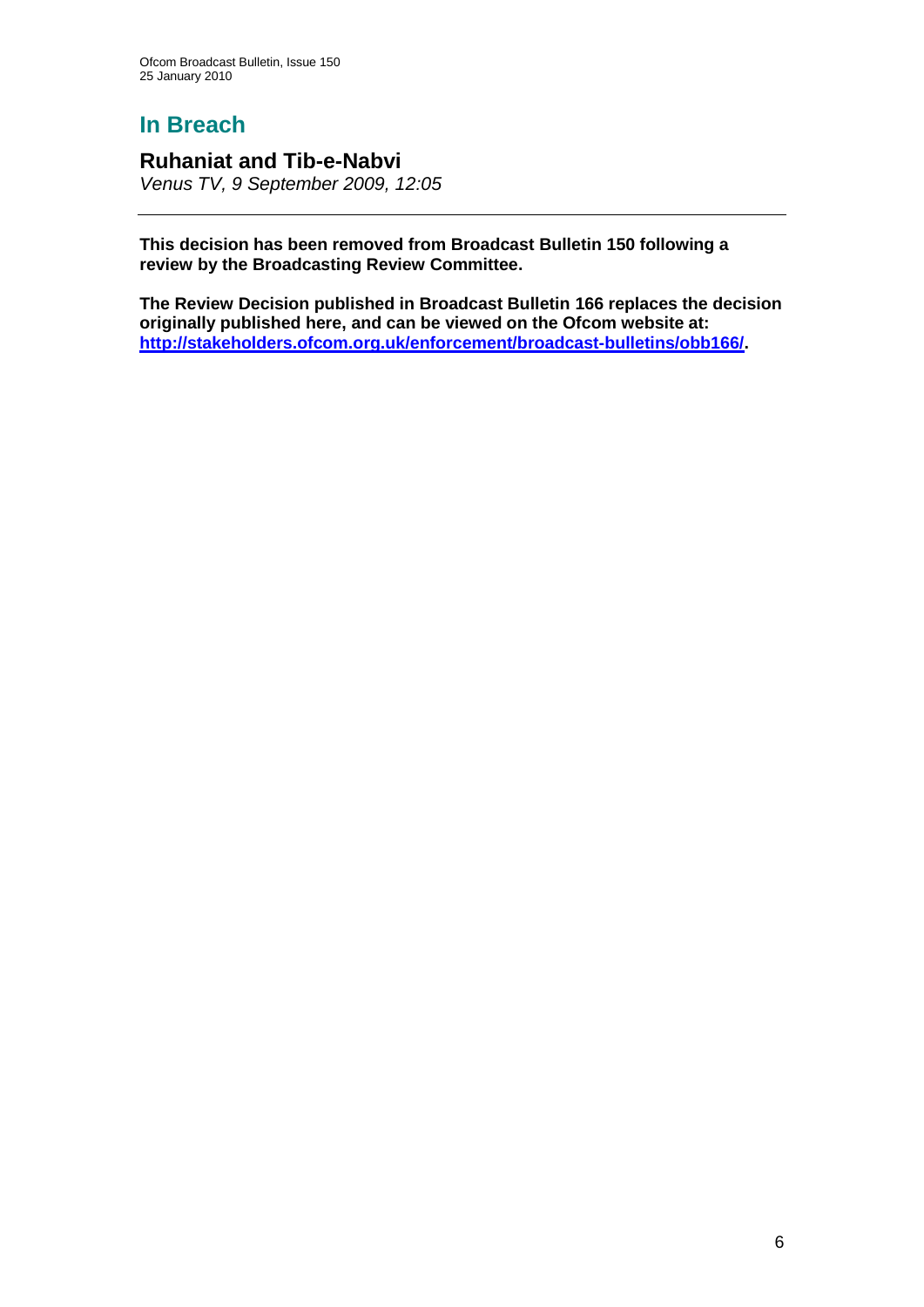## **The X Factor Results Show**

*ITV 1, 25 October 2009, 20:00*

#### **Introduction**

This episode of *The X Factor* featured a live performance from the band Westlife that included laser lighting effects. The laser lights alternated rapidly at some points, causing the brightness of areas of the screen to change, and producing a flashing effect. No warning was given of these effects before the broadcast. Ofcom received complaints from three viewers who were concerned about the amount of flashing images broadcast during the programme and the distress these images caused to themselves and potentially to other photosensitive viewers.

Certain types of flashing images can trigger seizures in viewers who are susceptible to photosensitive epilepsy ("PSE"). Rule 2.13<sup>1</sup> of the Code therefore states that:

"Broadcasters must take precautions to maintain a low level of risk to viewers who have photosensitive epilepsy. Where it is not reasonably practicable to follow the Ofcom guidance…and where broadcasters can demonstrate that the broadcasting of flashing lights and/or patterns is editorially justified, viewers should be given an adequate verbal and also, if appropriate, text warning at the start of the programme or programme item."

Ofcom wrote to Channel TV ("Channel"), who complied the programme on behalf of the ITV Network for ITV1, and asked it to comment with regard to Rule 2.13.

#### **Response**

1

Channel said that it takes its responsibilities to maintain a low level of risk to viewers who suffer from PSE seriously and it had accepted 'industry standard' technology in the *The X Factor* studio to enable checks to be made on the lighting effects used in the Westlife show during the programme rehearsal. It stated that Westlife"s performance during rehearsal did not trigger any warning signs using this particular technology. On the day of the Westlife live performance the broadcaster was therefore confident, given the initial readings it obtained at the studios during the rehearsal, that the lighting effects would not breach Rule 2.13.

However, after testing the material again after it was transmitted, using different digital technology, the broadcaster accepted that the material did not comply with the appropriate PSE standards for a very short portion of the performance.

Channel also stated that after it received complaints from viewers following Westlife"s performance, it ensured that for the rest of *The X Factor* series any guest performance that employed lasers as part of the lighting effects would be preceded with a warning.

 $1$  Please note that on 16 December 2009, a revised version of the Code was issued. For programmes broadcast on or after 16 December 2009, Rule 2.12 will apply.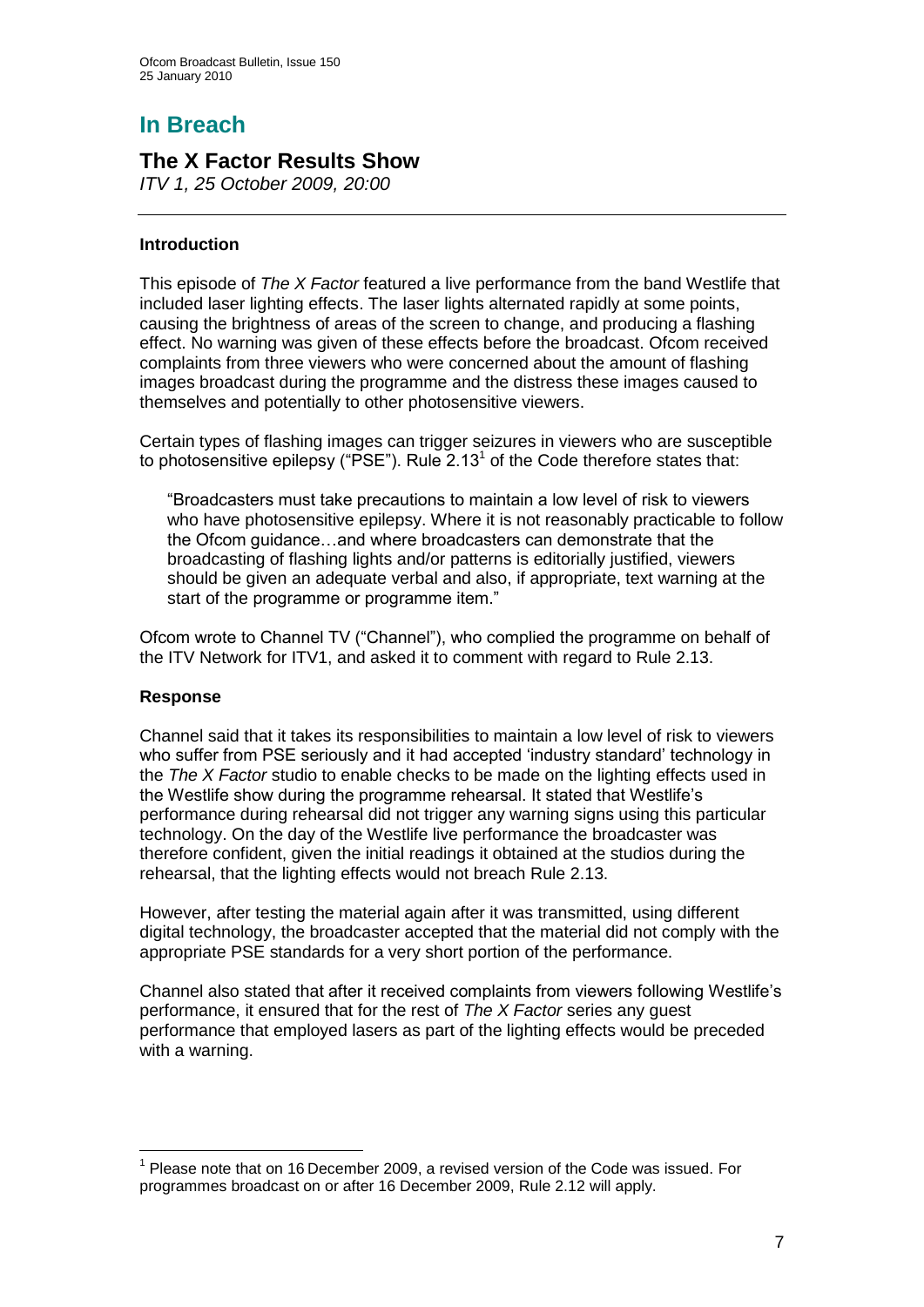#### **Decision**

Ofcom's Guidance Note<sup>2</sup> advises on the technical limits for flashing images and is intended to minimise the level of risk to photosensitive viewers. All broadcasters should ensure that their technical teams are familiar with Ofcom"s published guidance as regards flashing images.

Ofcom tested this segment of the programme against its published Guidance concerning PSE. It found that for two sequences during the Westlife performance, lasting just over three seconds in total, it contained flashing where the brightness, frequency and screen areas exceeded the "intensity" limits as set out in the Guidance. The sequences contained flashing at an average rate of approximately 15 flashes per second (the limit in Ofcom's Guidance being no more than three flashes per second).

Ofcom Guidance also states that a prolonged sequence of flashing images below these "intensity" limits lasting more than five seconds may pose a risk to viewers with PSE. Ofcom noted that other sequences in the performance contained flashing that was below the "intensity" limits, and this was present for relatively extended periods of time. Ofcom therefore considered that this presented a further risk to viewers with PSE.

Ofcom notes Channel TV"s acceptance that the material did not comply with the appropriate PSE standards and the compliance measures it has taken in response to this. However, the broadcast of this material was in breach of Rule 2.13.

#### **Breach of Rule 2.13**

 2 [http://www.ofcom.org.uk/tv/ifi/guidance/bguidance/guidance2.pdf.](http://www.ofcom.org.uk/tv/ifi/guidance/bguidance/guidance2.pdf)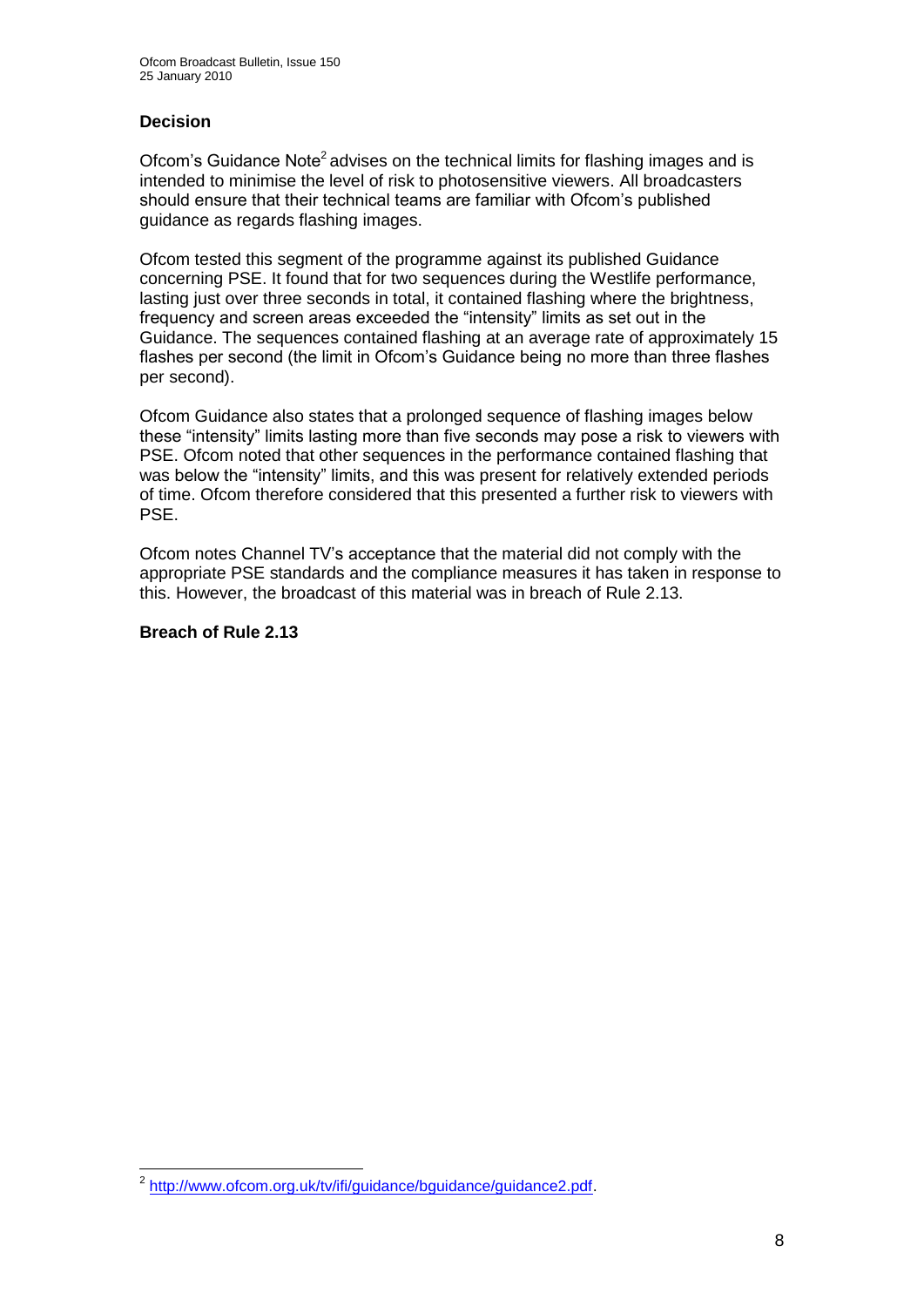## **Really Caught in the Act**

*ITV4, 1 December 2009, 13:25* 

#### **Introduction**

*Really Caught in the Act* is a series of programmes featuring real life footage of individuals engaged in crime and anti-social behaviour. This edition of the programme showed a pitch invasion at a football match, during which a member of the crowd was heard to shout "*get off the fucking pitch*."

Ofcom received one complaint from a viewer who considered this language was inappropriate given the programme's afternoon scheduling. Ofcom wrote to ITV Broadcasting Limited ("ITV"), who complied the programme on behalf of the ITV Network for ITV1, and asked it to comment with regard to Rule 1.14 of the Code (the most offensive language should not be broadcast before the watershed).

#### **Response**

ITV said that owing to the poor quality of this particular recording, the remark, which made up part of the general background noise, was indistinct and had not been identified by the experienced compliance officer that reviewed the programme. However, it conceded that phrase was "just about discernable."

Whilst acknowledging that such language was unacceptable at this time of day, ITV argued that the remark"s indistinct nature and the target adult audience of ITV4 lessened the impact of the offence caused to viewers. It added that this was demonstrated by the fact it received only one complaint about the incident. Nonetheless, upon receipt of the complaint, ITV said it immediately removed the language from the programme for future transmissions.

#### **Decision**

Our research indicates that the word "fuck" and its derivatives are an example of the most offensive language. Rule 1.14 states that the most offensive language should not be broadcast before the watershed. Ofcom noted ITV"s action to remove the offending language from the programme when the matter was brought to its attention and ITV4"s target adult audience.

However, in Ofcom"s view, although the quality of the recording was poor, the word *"fuck"* could be quite easily identified. The broadcast was therefore in breach of Rule 1.14 which makes clear that such language must not be broadcast before the watershed.

#### **Breach of Rule 1.14**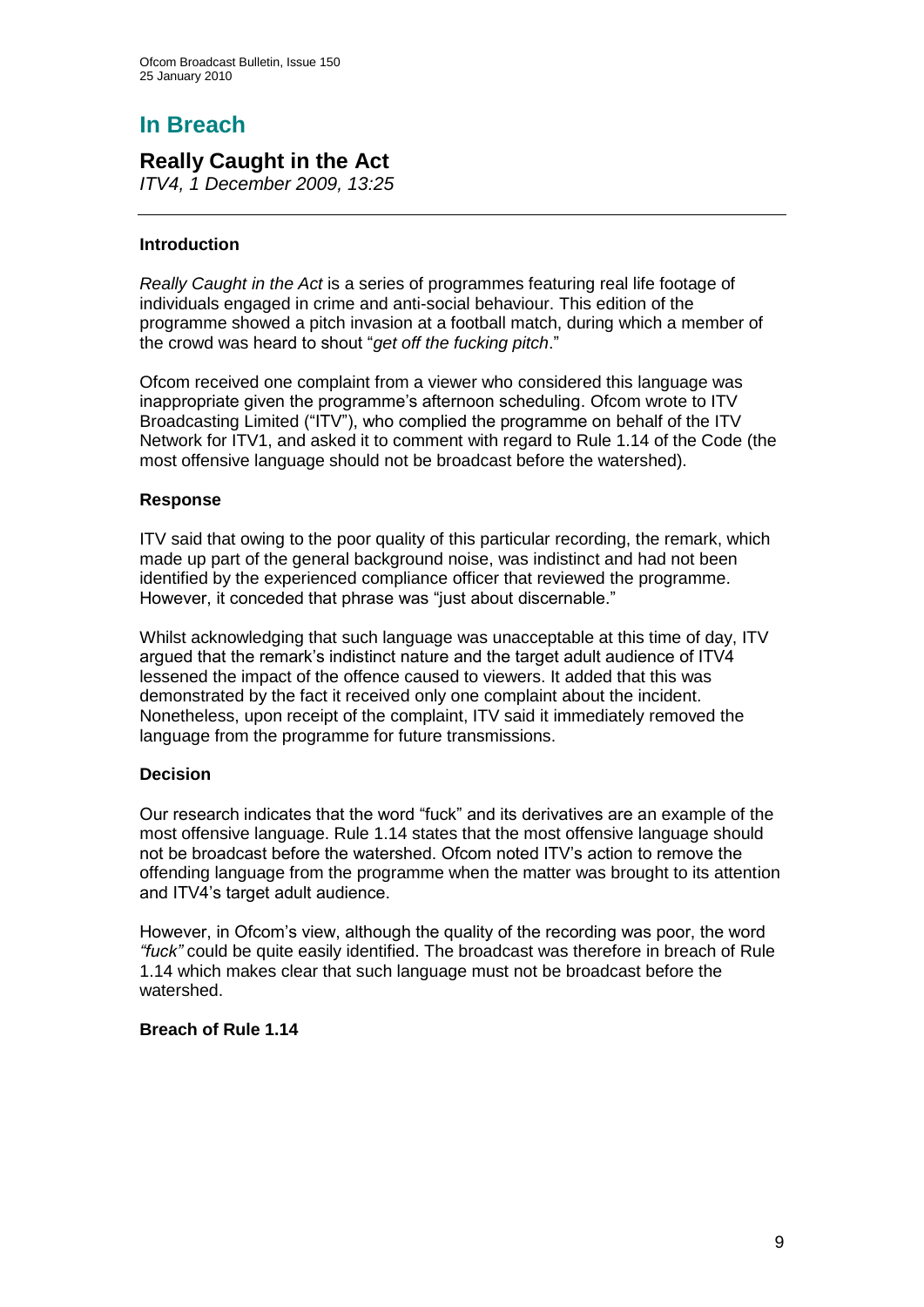## **Yvette and Karl: Down on One Knee**

*Living, 7 November 2009, 20:00*

#### **Introduction**

*Yvette and Karl: Down on One Knee* is a programme documenting the personal lives of the television presenters, Yvette Fielding and Karl Beattie. Ofcom received one complaint that this particular programme included an instance of the most offensive language being broadcast before the watershed. Ofcom noted the programme contained the word "*fuck*", and that although the word had been partially bleeped, it was clearly possible to discern what was being said.

Ofcom asked Virgin Media Television Limited ("Virgin Media"), which holds the licence for, and provides compliance for Living, for its comments under Rule 1.14 of the Code (the most offensive language must not be broadcast before the watershed).

#### **Response**

Virgin Media apologised unreservedly for this incident, and recognised that "unbleeped strong language" broadcast before the watershed "would be an automatic breach of the Broadcasting Code". The broadcaster added that it had reviewed the programme and stated that "although bleeped, unfortunately the bleeping in this occasion was not sufficient to fully mask the swear word". Virgin Media said it had taken steps to ensure the offensive word in question was fully "bleeped" for all future transmissions.

#### **Decision**

1

Ofcom's research<sup>1</sup> confirms that most viewers find the word "*fuck*" and its derivatives one of the most offensive words. Despite the fact the some attempt had been made to mask out the offensive word in question, Ofcom considered that this was inadequate in preventing viewers, including any children that might be watching, from being able to discern clearly what was being said. This broadcast of the most offensive language before the watershed was a clear breach of Rule 1.14.

#### **Breach of Rule 1.14**

<sup>&</sup>lt;sup>1</sup> "Language and Sexual Imagery in Broadcasting: A Contextual Investigation", September 2005.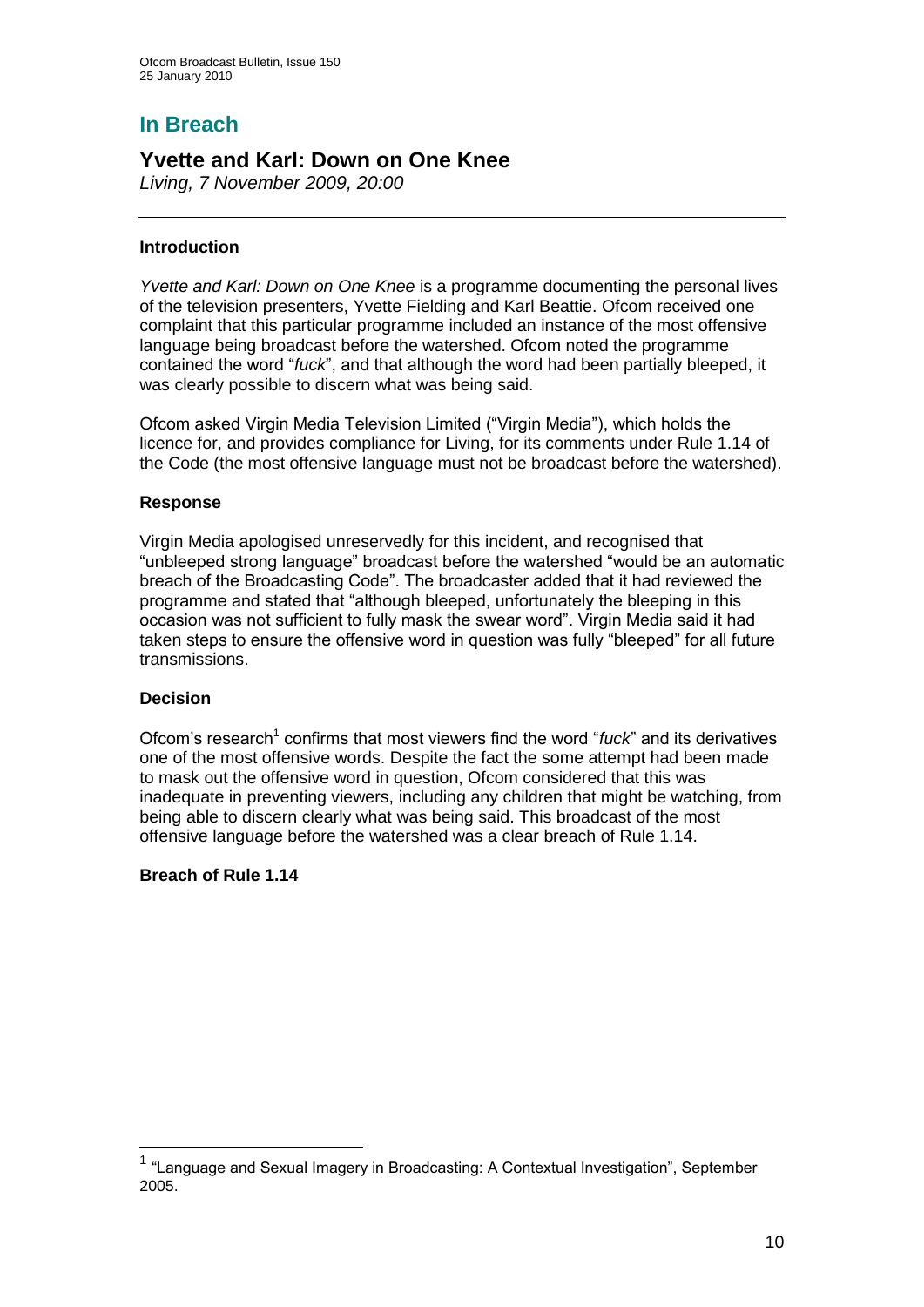## **Retention of recordings**

*ABS-CBN News Channel, 6 November 2009*

#### **Introduction**

ABS-CBN News Channel is a Philippines-based news channel that also broadcasts within Europe. As part of Ofcom"s routine monitoring of compliance with the Code on the Scheduling of Television Advertising ("COSTA") we asked the broadcaster to provide recordings and transmission logs for 6 November 2009.

The broadcaster told us that it did not keep full recordings of its transmission as broadcast, but rather retained only an archive of individual programmes (without advertisements, trailers and other such material).

TLCS licence holders are required to keep recordings of all their output in "as broadcast" quality (i.e. the same quality in terms of both sound and picture as when originally transmitted) for 60 days after transmission. If requested by Ofcom, Licensees are required to provide such recordings to Ofcom "forthwith". These requirements are set out in Condition 11 of their licence and the associated guidance.

ABS-CBN Europe Limited ("ABS-CBN") holds the licence for ABS-CBN News Channel. Ofcom sought ABS-CBN"s formal comments in relation to its failure to retain recordings of its output in "as broadcast" quality, and therefore its inability to meet Ofcom"s request for these recordings.

#### **Response**

ABS-CBN told Ofcom that it believed itself to be compliant with Condition 11 of its TLCS licence, as it retained recordings of programmes. It said that it was not aware of the requirement to retain recordings in "as broadcast" quality.

ABS-CBN said that it intended to be fully compliant with all of Ofcom's requirements, and it has committed to procuring the necessary equipment to record all of its output as broadcast from now on, including trailers and advertisements.

#### **Decision**

A broadcaster is required to comply with all the conditions in its licence. It is the broadcaster"s responsibility to ensure that it is aware of all of Ofcom"s requirements.

Ofcom notes that ABS-CBN is now taking steps to ensure it keeps copies of all its output. Ofcom will monitor the channel again in 2010, to check that it complies with COSTA and relevant licence conditions.

#### **Breach of Licence Condition 11 (retention and production of recordings)**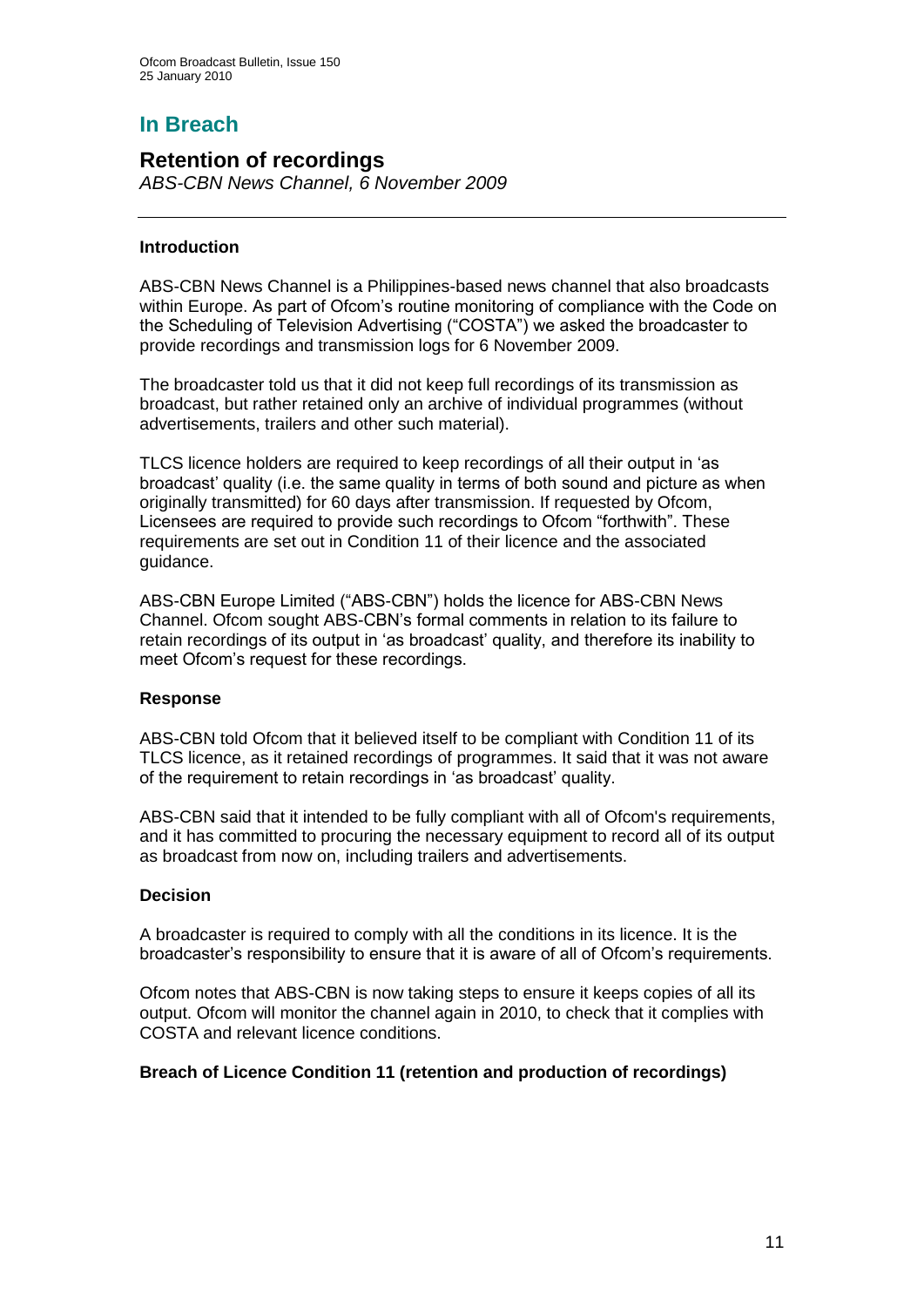# **Resolved**

## **The Early Morning Breakfast Show**

*Pirate FM, 14 November 2009, 09:00* 

#### **Introduction**

Pirate FM is a local commercial radio station that broadcasts to the Cornwall area. During the weekend of 14 and 15 November, the station ran a competition in which listeners were invited to call the studio"s landline number when they heard a clip of the song *Precious Moments* by The Three Degrees. Listeners were told that the first 20 successful callers would be awarded a bracelet. The competition was conducted 10 times over the course of the weekend.

Before the first round, the presenter said on two occasions, that the bracelets were worth £100 each. One of the winners contacted Ofcom explaining that, upon collecting their prize at their local retailer, a member of staff informed them that its true value was £42. The winner therefore considered that the prize description had been misleading.

Ofcom sought the broadcaster's comments under Rule  $2.11<sup>1</sup>$  (prizes should be described accurately).

#### **Response**

Pirate FM explained that the information regarding the value of the bracelets was originally supplied by the manufacturer"s advertising agency. This was aired in two presenter "reads", in good faith. On hearing the presenter"s promotion, the manufacturer contacted the station to advise that it contained an inaccurate valuation of the prize.

The broadcaster said that it immediately amended all 'reads' relating to this competition so that they contained the correct retail price. The amended "reads" were aired a further nine times. However, it regretted that the first sequence of the competition had been aired prior to the amendment.

Whilst the broadcaster acknowledged that insufficient checks had been made to verify the accuracy of the prize description, it pointed out that additional pre-recorded promotional trails aired throughout the weekend did not contain the value of the prize at all. It argued that these and the early amendment to the presenter "reads" would have lessened the impact of the error. To avoid a recurrence, it now requires its sales and programming team to receive written confirmation of prize details from the supplier and this must be approved by a senior member of staff before the competition can go ahead.

#### **Decision**

1

The nature and value of prizes are normally key elements that determine listeners" participation in competitions and as such, it is important that broadcasters" prize descriptions are accurate.

 $1$  Please note that on 16 December 2009, a revised version of the Code was issued. Rule 2.16 now relates to the description of competition prizes.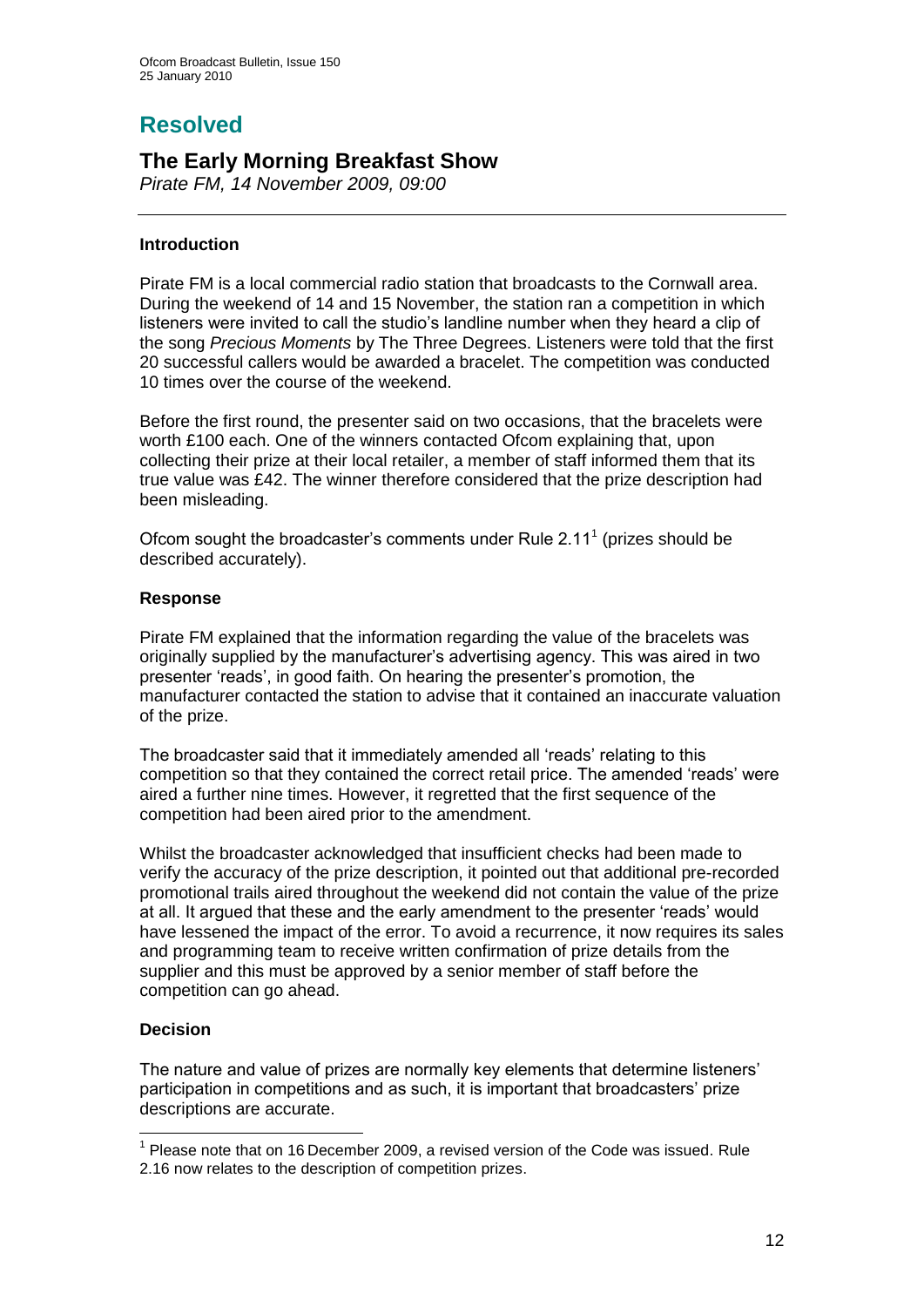In this case, Ofcom is concerned that the broadcaster neglected to authenticate the value of the prize on offer and relied on information supplied by a third party which led to the inaccurate description of the prize on-air.

However, it welcomes the swift remedial action taken to ensure listeners were not misled in subsequent stages of the competition and the measures put in place to avoid a repeat incident. Ofcom also notes that entry was via a standard landline number which would not have generated revenue for the station and accepts that there was no deliberate intention to deceive listeners. It therefore considers the matter resolved.

#### **Resolved**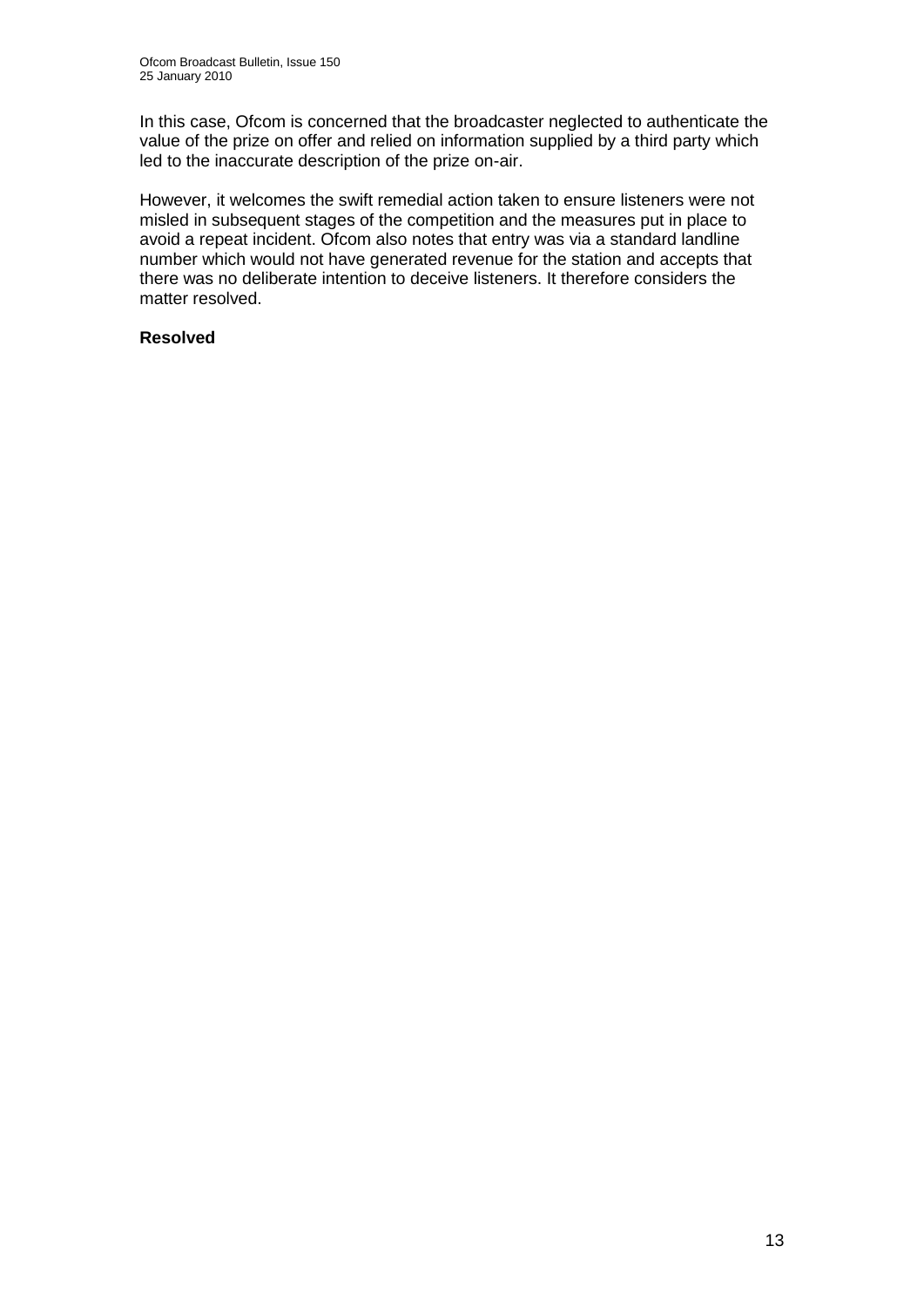# **Other Programmes Not in Breach**

# **Up to 4 January 2010**

| Programme                                               |                                    | <b>Channel</b>               | Category                                      | <b>Number of</b> |
|---------------------------------------------------------|------------------------------------|------------------------------|-----------------------------------------------|------------------|
|                                                         | <b>Transmission</b><br><b>Date</b> |                              |                                               | complaints       |
| 3 Minute Wonder                                         | 08/12/2009                         | Channel 4                    | Animal Welfare                                | 1                |
| A Night of Heroes: The Sun Military<br>Awards           | 21/12/2009                         | ITV <sub>1</sub>             | <b>Generally Accepted</b><br><b>Standards</b> | 1                |
| Adam Inker                                              | 25/11/2009                         | <b>Galaxy South</b><br>Coast | Sex/Nudity                                    | 1                |
| <b>Adrian Durham</b>                                    | 18/12/2009                         | Talksport                    | Dangerous Behaviour                           | 1                |
| Agatha Christie's Poirot (trailer)                      | 24/12/2009                         | ITV1                         | Inaccuracy/Misleading                         | 1                |
| Agatha Christie's Poirot:<br>Appointment with Death     | 25/12/2009                         | ITV1                         | Advertising                                   | 1                |
| Alan Carr: Chatty Man                                   | 10/12/2009                         | Channel 4                    | <b>Generally Accepted</b><br><b>Standards</b> | $\mathbf{1}$     |
| Alan Carr: Chatty Man                                   | 17/12/2009                         | Channel 4                    | Generally Accepted<br><b>Standards</b>        | $\mathbf{1}$     |
| Alan Carr: Chatty Man                                   | 29/12/2009                         | Channel 4                    | <b>Generally Accepted</b><br><b>Standards</b> | 1                |
| Ant and Dec's Christmas Show                            | 26/12/2009                         | ITV1                         | <b>Generally Accepted</b><br><b>Standards</b> | $\mathbf{1}$     |
| Bad Ass Weekend (trailer)                               | 22/11/2009                         | Movies 24                    | <b>Generally Accepted</b><br><b>Standards</b> | 1                |
| <b>Bad Boys</b>                                         | 11/12/2009                         | Sky 1                        | Flashing images                               | 1                |
| <b>Bad Santa</b>                                        | 14/12/2009                         | Five                         | <b>Generally Accepted</b><br><b>Standards</b> | 1                |
| <b>Bad Santa</b>                                        | 14/12/2009                         | Five                         | Other                                         | 1                |
| <b>Bad Santa</b>                                        | 14/12/2009                         | Five                         | Offensive Language                            | 1                |
| <b>Bailiffs</b>                                         | 27/11/2009                         | Watch                        | Inaccuracy/Misleading                         | 1                |
| <b>Bailiffs</b>                                         | various                            | Watch                        | Inaccuracy/Misleading                         | 1                |
| <b>BBC News</b>                                         | 01/12/2009                         | <b>BBC News</b><br>Channel   | <b>Generally Accepted</b><br>Standards        | 1                |
| <b>BBC News at Ten</b>                                  | 22/12/2009                         | BBC <sub>1</sub>             | <b>Generally Accepted</b><br>Standards        | 1                |
| <b>Beat the Bailiff</b>                                 | 10/12/2009                         | Watch                        | <b>Generally Accepted</b><br>Standards        | 1                |
| <b>Big Top</b>                                          | 16/12/2009                         | BBC <sub>1</sub>             | Offensive Language                            | 1                |
| <b>Blue Peter</b>                                       | 16/12/2009                         | BBC <sub>1</sub>             | <b>Religious Issues</b>                       | $\overline{4}$   |
| <b>Bones</b>                                            | 17/12/2009                         | Sky 1                        | Violence                                      | 1                |
| C4 promo                                                | 11/12/2009                         | Channel 4                    | <b>Generally Accepted</b><br><b>Standards</b> | 1                |
| Carpet Right sponsorship                                | various                            | Sky 1                        | <b>Generally Accepted</b><br><b>Standards</b> | $\mathbf{1}$     |
| <b>CBBC link</b>                                        | 19/11/2009                         | BBC <sub>1</sub>             | <b>Generally Accepted</b><br><b>Standards</b> | 1                |
| Celebrity Come Dine With Me<br><b>Christmas Special</b> | 22/12/2009                         | Channel 4                    | <b>Generally Accepted</b><br><b>Standards</b> | 1                |
| Columbo: Ashes To Ashes                                 | 16/12/2009                         | ITV <sub>3</sub>             | <b>Generally Accepted</b><br><b>Standards</b> | 1                |
| Come Dine with Me                                       | 19/12/2009                         | Channel $\overline{4}$       | <b>Generally Accepted</b><br><b>Standards</b> | 1                |
| Come Dine with Me                                       | 01/01/2010                         | Channel 4                    | Other                                         | 1                |
| Come Dine With Me                                       | 27/12/2009                         | More4                        | <b>Generally Accepted</b><br><b>Standards</b> | 1                |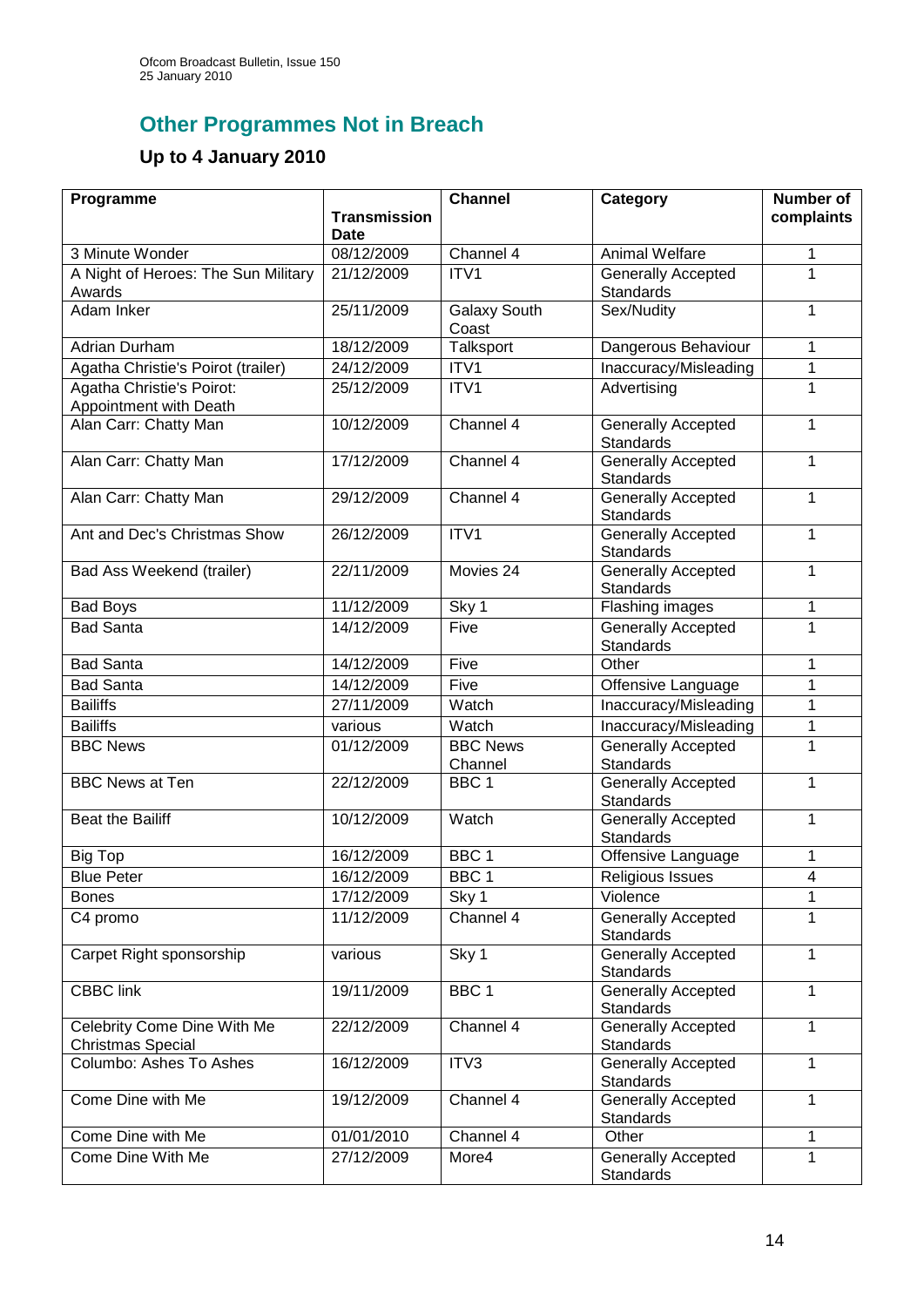| Constantine (trailer)                              | 09/12/2009 | Five                    | <b>Generally Accepted</b><br><b>Standards</b> | 1              |
|----------------------------------------------------|------------|-------------------------|-----------------------------------------------|----------------|
| Constantine (trailer)                              | 13/12/2009 | Five                    | <b>Generally Accepted</b><br><b>Standards</b> | 1              |
| <b>Cool Hand Luke</b>                              | 05/12/2009 | Five                    | Other                                         | 1              |
| <b>Coronation Street</b>                           | 24/12/2009 | ITV1                    | Generally Accepted<br><b>Standards</b>        | 1              |
| <b>Coronation Street</b>                           | 28/12/2009 | ITV1                    | Substance Abuse                               | 1              |
| <b>Coronation Street</b>                           | 28/12/2009 | ITV1                    | Other                                         | 1              |
| <b>Coronation Street</b>                           | 11/12/2009 | ITV1                    | Offensive Language                            | 11             |
| <b>Coronation Street</b>                           | 31/12/2009 | ITV1                    | Generally Accepted<br><b>Standards</b>        | 1              |
| <b>Coronation Street</b>                           | 18/12/2009 | ITV1                    | Generally Accepted<br>Standards               | $\overline{2}$ |
| <b>Coronation Street</b>                           | 11/12/2009 | ITV2                    | Offensive Language                            | 1              |
| <b>Coronation Street Omnibus</b>                   | 13/12/2009 | ITV1                    | Offensive Language                            | 1              |
| Darts                                              | 29/12/2009 | Sky Sports 2            | <b>Generally Accepted</b><br><b>Standards</b> | 1              |
| Die Hard                                           | 12/12/2009 | Sky                     | Offensive Language                            | 1              |
| EastEnders                                         | 21/12/2009 | BBC <sub>1</sub>        | <b>Generally Accepted</b><br><b>Standards</b> | 1              |
| EastEnders                                         | 01/01/2010 | BBC <sub>1</sub>        | <b>Generally Accepted</b><br><b>Standards</b> | $\overline{2}$ |
| EastEnders                                         | 31/12/2009 | BBC <sub>1</sub>        | Sex/Nudity                                    | $\,6\,$        |
| <b>EastEnders Omnibus</b>                          | 03/01/2010 | BBC <sub>1</sub>        | <b>Generally Accepted</b><br>Standards        | 1              |
| <b>Fighting Talk</b>                               | 02/01/2010 | <b>BBC Radio 5 Live</b> | <b>Generally Accepted</b><br>Standards        | 1              |
| <b>Five News</b>                                   | 08/12/2009 | Five                    | Inaccuracy/Misleading                         | 1              |
| Friday Night with Jonathan Ross                    | 18/12/2009 | BBC <sub>1</sub>        | <b>Generally Accepted</b><br>Standards        | 1              |
| Gary: Tank Commander                               | 28/11/2009 | <b>BBC 1 Scotland</b>   | <b>Generally Accepted</b><br>Standards        | 1              |
| <b>Generation Sex</b>                              | 11/10/2009 | Fiver                   | Sex/Nudity                                    | 1              |
| Gigglebiz                                          | 20/12/2009 | <b>CBeebies</b>         | Generally Accepted<br><b>Standards</b>        | 1              |
| <b>GMTV</b>                                        | 26/11/2009 | ITV1                    | Inaccuracy/Misleading                         | 1              |
| <b>GMTV</b>                                        | 10/12/2009 | ITV1                    | Due Impartiality/Bias                         | 1              |
| <b>GMTV</b>                                        | 16/12/2009 | ITV <sub>1</sub>        | Generally Accepted<br><b>Standards</b>        | 1              |
| Good Morning with Iqra                             | 21/10/2009 | Iqra TV                 | <b>Generally Accepted</b><br><b>Standards</b> | 1              |
| Harveys Sponsorship of<br><b>Coronation Street</b> | various    | ITV1                    | Religious Offence                             | 1              |
| Have I Got News For You                            | 11/12/2009 | BBC <sub>1</sub>        | <b>Generally Accepted</b><br><b>Standards</b> | $\overline{4}$ |
| Have I Got News For You                            | 14/12/2009 | BBC <sub>2</sub>        | Offensive Language                            | 1              |
| Have I Got News for You<br>Christmas 2008          | 19/12/2009 | BBC <sub>2</sub>        | Generally Accepted<br><b>Standards</b>        | $\overline{2}$ |
| <b>Heston's Christmas Feast</b>                    | 18/12/2009 | Channel 4               | Animal Welfare                                | $\overline{2}$ |
| Hollyoaks                                          | 30/12/2009 | E <sub>4</sub>          | Violence                                      | 1              |
| Horrid Henry                                       | 30/12/2009 | <b>CITV</b>             | Offensive Language                            | 1              |
| Hunger                                             | 15/12/2009 | Channel 4               | Scheduling                                    | 1              |
| Hunger (trailer)                                   | 15/12/2009 | Channel 4               | Advertising                                   | 1              |
| lain Lee                                           | 09/12/2009 | Absolute Radio          | Generally Accepted<br><b>Standards</b>        | 1              |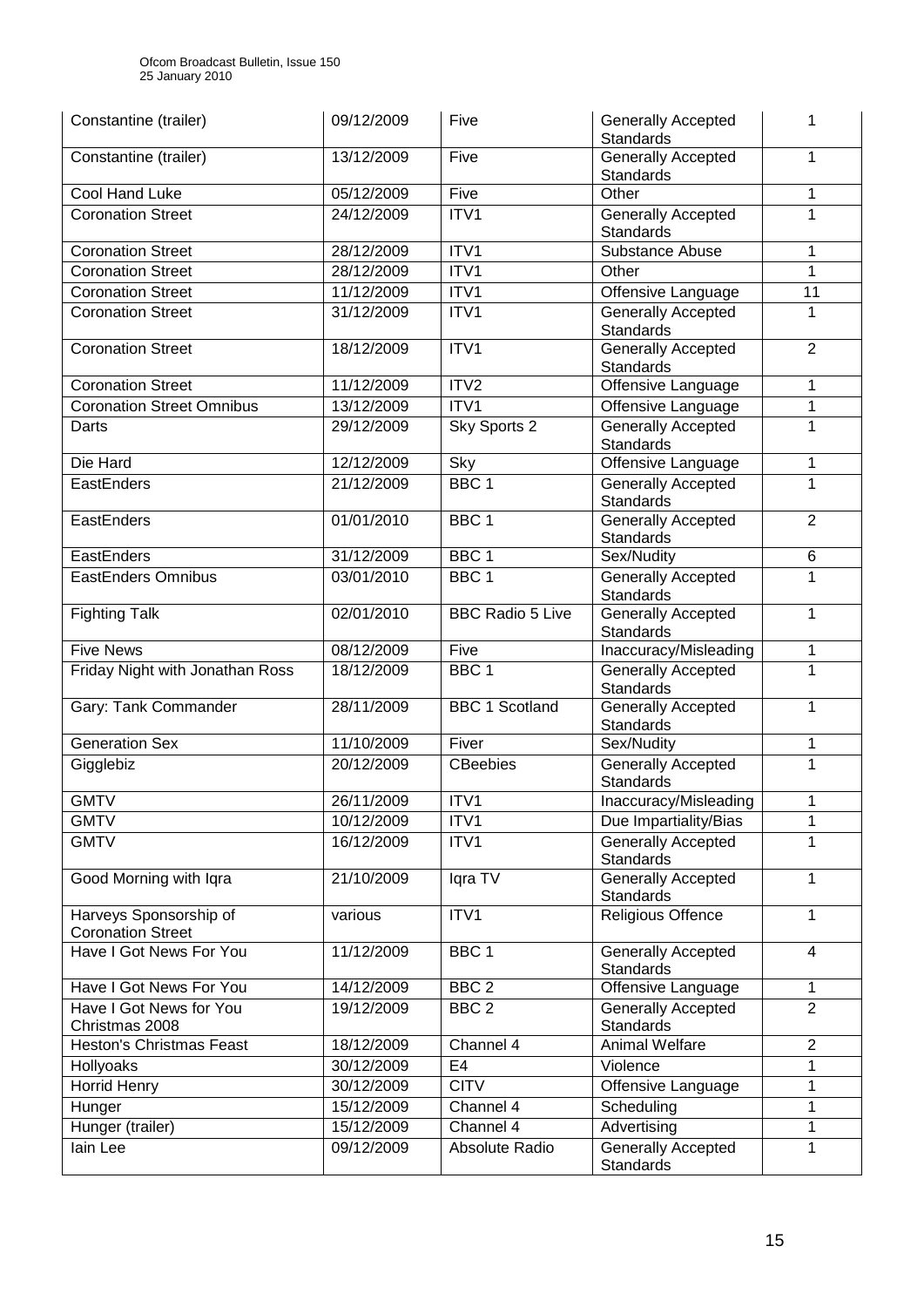| Ian Collins                                | 15/12/2009 | Talksport                    | <b>Generally Accepted</b><br><b>Standards</b> | 1              |
|--------------------------------------------|------------|------------------------------|-----------------------------------------------|----------------|
| <b>ITV News</b>                            | 02/12/2009 | ITV1                         | Dangerous Behaviour                           | 1              |
| <b>ITV News</b>                            | 03/12/2009 | ITV1                         | Due Impartiality/Bias                         | 1              |
| <b>ITV News and Weather</b>                | 10/12/2009 | ITV1                         | Due Impartiality/Bias                         | 1              |
| Jamie's Family Christmas                   | 15/12/2009 | Channel 4                    | Inaccuracy/Misleading                         | 1              |
| Jeremy Vine                                | 01/12/2009 | <b>BBC Radio 2</b>           | <b>Generally Accepted</b><br>Standards        | 1              |
| Kate Lawler Drive Time                     | 15/12/2009 | Kerrang Radio                | <b>Generally Accepted</b><br>Standards        | 1              |
| Katie: My Beautiful Face                   | 25/12/2009 | Channel 4                    | Generally Accepted<br>Standards               | 1              |
| Kirstie's Homemade Christmas               | 09/12/2009 | Channel 4                    | <b>Undue Prominence</b>                       | 1              |
| Kirstie's Homemade Christmas               | 08/12/2009 | Channel 4                    | Commercial                                    | 1              |
|                                            |            |                              | References                                    |                |
| Knight Rider                               | 28/12/2009 | Five                         | <b>Generally Accepted</b><br>Standards        | 1              |
| Loose Women                                | 18/12/2009 | ITV1                         | Generally Accepted<br>Standards               | 1              |
| Mamma Mia: Where Did It All Go<br>Right?   | 27/12/2009 | Five                         | Offensive Language                            | 1              |
| <b>Midsomer Murders</b>                    | 21/12/2009 | ITV1                         | Offensive Language                            | 1              |
| <b>Midsomer Murders</b>                    | 16/12/2009 | ITV1                         | Violence                                      | 1              |
| Mike Parry and Andy Townsend               | 21/12/2009 | Talksport                    | Crime<br>(incite/encourage)                   | 1              |
| Mister Eleven (trailer)                    | 28/11/2009 | ITV1                         | Sex/Nudity                                    | 1              |
| Monk (trailer)                             | 07/12/2009 | Hallmark                     | <b>Generally Accepted</b><br>Standards        | 1              |
| Most Annoying People 2009                  | 28/12/2009 | BBC <sub>3</sub>             | <b>Generally Accepted</b><br>Standards        | 1              |
| Murder, She Wrote                          | 16/12/2009 | BBC <sub>1</sub>             | Offensive Language                            | $\overline{2}$ |
| New You've Been Framed!                    | 28/12/2009 | ITV <sub>2</sub>             | <b>Generally Accepted</b><br><b>Standards</b> | 1              |
| <b>News</b>                                | 16/12/2009 | <b>BBC Radio London</b>      | Violence                                      | 1              |
| News at Ten                                | 02/12/2009 | ITV1                         | Inaccuracy/Misleading                         | 1              |
| Newsbeat                                   | 01/12/2009 | <b>BBC Radio 1</b>           | <b>Generally Accepted</b><br>Standards        | 1              |
| On Golden Pond                             | 05/12/2009 | Film 4                       | Offensive Language                            | 1              |
| Oops Tv                                    | 02/01/2010 | SKY <sub>2</sub>             | Animal Welfare                                | 1              |
| Out of Doors                               | 22/11/2009 | <b>BBC Radio</b><br>Scotland | Crime<br>(incite/encourage)                   | 1              |
| Out of My Depth                            | 14/12/2009 | ITV1                         | Dangerous Behaviour                           | 1              |
| PC World sponsorship of The<br>Gadget Show | various    | Five                         | <b>Generally Accepted</b><br>Standards        | 1              |
| Peep Show                                  | 26/12/2009 | E <sub>4</sub>               | Generally Accepted<br>Standards               | 1              |
| Phil Upton Breakfast Show                  | 23/12/2009 | <b>BBC Radio WM</b>          | Generally Accepted<br>Standards               | 1              |
| Programme promotion                        | 08/12/2009 | Discovery Home<br>and Health | <b>Generally Accepted</b><br>Standards        | 1              |
| Regional News and Weather                  | 11/12/2009 | BBC <sub>1</sub>             | Offensive Language                            | 1              |
| Rod Stewart: One Night Only                | 05/12/2009 | ITV1                         | <b>Generally Accepted</b><br>Standards        | 3              |
| Rude Tube                                  | 26/11/2009 | E4                           | Religious Offence                             | 1              |
| <b>Russell Howard's Good News</b>          | 13/12/2009 | BBC <sub>3</sub>             | Offensive Language                            | 1              |
| Saturday Live                              | 12/12/2009 | <b>BBC Radio 4</b>           | Religious Offence                             | 1              |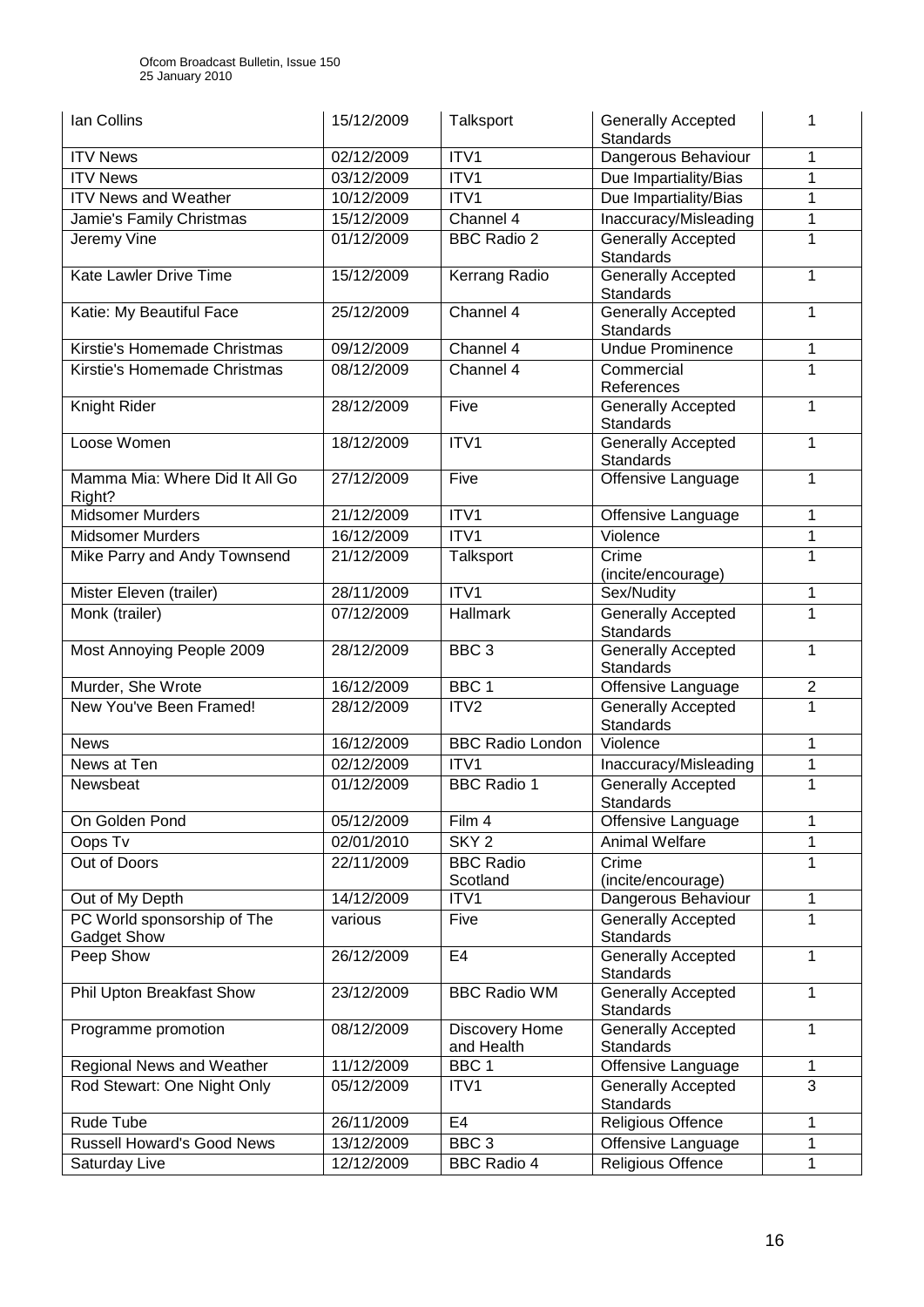| Schweppes Sponsors Christmas<br>Entertainment | various    | Dave                          | Dangerous Behaviour                           | $\overline{2}$            |
|-----------------------------------------------|------------|-------------------------------|-----------------------------------------------|---------------------------|
| Schweppes Sponsors Christmas<br>Entertainment | various    | <b>UKTV Channels</b>          | Dangerous Behaviour                           | $\mathbf{1}$              |
| Schweppes Sponsors Christmas<br>Entertainment | 07/12/2009 | Yesterday                     | <b>Generally Accepted</b><br><b>Standards</b> | 1                         |
| Schweppes Sponsors Christmas<br>Entertainment | 15/12/2009 | Yesterday                     | <b>Generally Accepted</b><br><b>Standards</b> | 1                         |
| Sekonda sponsors ITV Music<br>Specials        | 19/12/2009 | ITVI                          | <b>Generally Accepted</b><br>Standards        | 1                         |
| Sex: How to Do Everything                     | 25/01/2009 | Fiver                         | Sex/Nudity                                    | 4                         |
| Sex: How to Do Everything                     | 08/02/2009 | Fiver                         | Sex/Nudity                                    | 1                         |
| Sex: How to Do Everything                     | 01/02/2009 | Fiver                         | Sex/Nudity                                    | 1                         |
| Sex: How to Do Everything                     | 21/02/2009 | Fiver                         | Sex/Nudity                                    | 1                         |
| Sexcetera                                     | 13/12/2009 | Virgin 1                      | Sex/Nudity                                    | 1                         |
| <b>Silent Library</b>                         | 16/11/2009 | Kanal 5                       | <b>Animal Welfare</b>                         | 1                         |
| Sky Arts promo                                | 11/12/2009 | Sky <sub>2</sub>              | Advertising                                   | 1                         |
| <b>Sky News</b>                               | 17/12/2009 | <b>Sky News</b>               | Inaccuracy/Misleading                         | 1                         |
| Sky News at Six                               | 16/12/2009 | <b>Sky News</b>               | Inaccuracy/Misleading                         | 1                         |
| Smooth Afternoons with Dave<br>Johnson        | 21/12/2009 | Smooth Radio<br>107.7         | <b>Generally Accepted</b><br>Standards        | 1                         |
| So You Think You're Insured?<br>Tonight       | 07/12/2009 | ITV1                          | Due Impartiality/Bias                         | 1                         |
| Soccer A.M.                                   | 19/12/2009 | Sky 1                         | Sex/Nudity                                    | 1                         |
| <b>Steelers Hockey</b>                        | 20/11/2009 | <b>BBC Radio</b><br>Sheffield | <b>Generally Accepted</b><br><b>Standards</b> | $\overline{2}$            |
| Studio Five's Jacko Tribute                   | 21/12/2009 | Five                          | <b>Generally Accepted</b><br>Standards        | 1                         |
| <b>STV News</b>                               | 24/11/2009 | <b>STV</b>                    | Due Impartiality/Bias                         | 1                         |
| Sunrise                                       | 03/01/2010 | <b>Sky News</b>               | Due Impartiality/Bias                         | 1                         |
| The Archers                                   | 28/12/2009 | <b>BBC Radio 4</b>            | Offensive Language                            | $\overline{2}$            |
| The Boy Who Was Born a Girl                   | 11/12/2009 | Channel 4                     | Sex/Nudity                                    | 1                         |
| The British Comedy Awards 2009                | 12/12/2009 | ITV1                          | <b>Generally Accepted</b><br>Standards        | 3                         |
| The British Comedy Awards 2009                | 12/12/2009 | ITV1                          | Generally Accepted<br>Standards               | 1                         |
| The F Word                                    | 15/12/2009 | Channel 4                     | <b>Generally Accepted</b><br><b>Standards</b> | 1                         |
| The F Word                                    | 29/12/2009 | Channel 4                     | Generally Accepted<br><b>Standards</b>        | $\overline{2}$            |
| The F Word                                    | 22/12/2009 | Channel 4                     | Animal Welfare                                | 4                         |
| The Family                                    | 16/12/2009 | Channel 4                     | Offensive Language                            | 1                         |
| The Fattest Man in Britain                    | 20/12/2009 | ITV1                          | Offensive Language                            | 1                         |
| The Greatest Songs of The<br>Noughties        | 31/12/2009 | Channel 4                     | Offensive Language                            | 1                         |
| The Grumpy Guide to                           | 23/12/2009 | BBC <sub>2</sub>              | <b>Generally Accepted</b><br><b>Standards</b> | $\mathbf{1}$              |
| The One Show                                  | 18/12/2009 | BBC <sub>1</sub>              | Generally Accepted<br>Standards               | $\overline{4}$            |
| The O'Reilly Factor                           | 16/09/2009 | Fox News                      | Commercial<br>References                      | 1                         |
| The Paul O'Grady Pantomime<br>Special         | 14/12/2009 | Channel 4                     | <b>Generally Accepted</b><br>Standards        | 1                         |
| The Paul O'Grady Show                         | 16/12/2009 | Channel 4                     | Due Impartiality/Bias                         | $\ensuremath{\mathsf{3}}$ |
| The Royal Variety Performance<br>2009         | 16/12/2009 | ITV1                          | <b>Generally Accepted</b><br>Standards        | 1                         |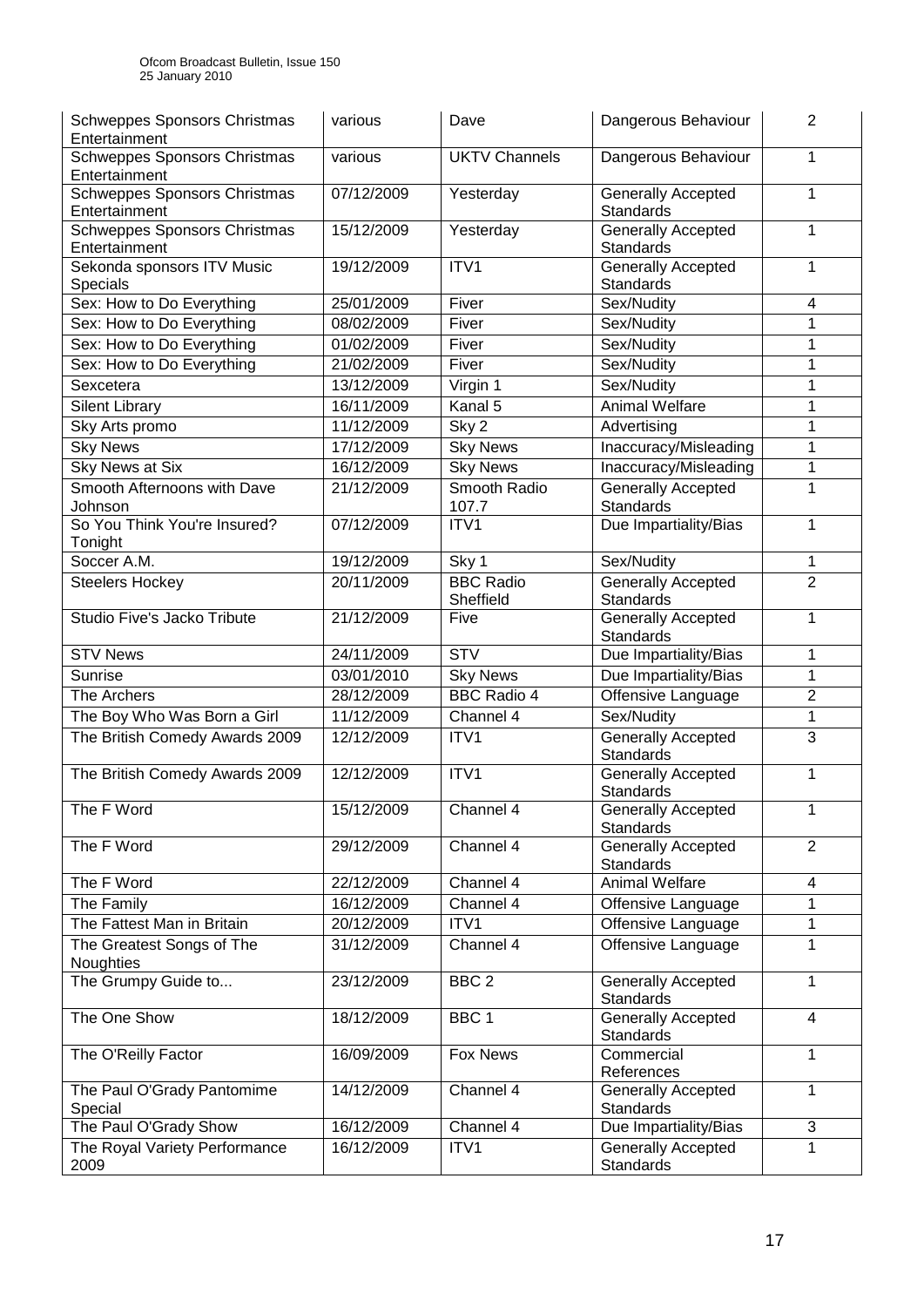| The Royle Family                               | 25/12/2009 | BBC <sub>1</sub>   | Crime<br>(incite/encourage)                   | 1                    |
|------------------------------------------------|------------|--------------------|-----------------------------------------------|----------------------|
| The Royle Family                               | 25/12/2009 | BBC <sub>1</sub>   | <b>Generally Accepted</b><br><b>Standards</b> | $\overline{2}$       |
| The Simpsons                                   | 18/12/2009 | Channel 4          | Offensive Language                            | 1                    |
| The Simpsons                                   | 27/12/2009 | Sky 1              | <b>Generally Accepted</b><br>Standards        | 1                    |
| The Unbelievable Truth                         | 21/12/2009 | <b>BBC Radio 4</b> | <b>Generally Accepted</b><br>Standards        | $\mathbf{1}$         |
| The Weakest Link                               | 28/12/2009 | BBC <sub>1</sub>   | <b>Generally Accepted</b><br><b>Standards</b> | $\mathbf{1}$         |
| The World's Strictest Parents                  | 17/12/2009 | BBC <sub>3</sub>   | Animal Welfare                                | 1                    |
| The X Factor                                   | 08/11/2009 | ITV1               | Other                                         | $1,318$ <sup>1</sup> |
| The X Factor                                   | 06/12/2009 | ITV1               | Sex/Nudity                                    | 1                    |
| The X Factor                                   | 13/12/2009 | ITV1               | Advertising                                   | $\overline{3}$       |
| The Xtra Factor                                | 06/12/2009 | ITV2               | Generally Accepted<br><b>Standards</b>        | $\mathbf{1}$         |
| This Morning                                   | 17/12/2009 | ITV1               | Sex/Nudity                                    | 3                    |
| This Morning                                   | 15/12/2009 | ITV1               | Competitions                                  | 1                    |
| <b>Time Team Special</b>                       | 19/12/2009 | Channel 4          | Inaccuracy/Misleading                         | $\mathbf{1}$         |
| Today                                          | 18/12/2009 | <b>BBC</b> Radio 4 | <b>Generally Accepted</b><br><b>Standards</b> | 1                    |
| Tombola.co.uk sponsors<br>Emmerdale            | 01/12/2009 | ITV1               | Sponsorship                                   | $\overline{2}$       |
| <b>Top Gear</b>                                | 02/08/2009 | Dave               | Other                                         | $\mathbf{1}$         |
| <b>Top Gear</b>                                | 29/11/2009 | BBC <sub>2</sub>   | <b>Generally Accepted</b><br><b>Standards</b> | $\mathbf{1}$         |
| <b>Top Gear</b>                                | 06/12/2009 | BBC <sub>2</sub>   | Crime<br>(incite/encourage)                   | 1                    |
| <b>Top Gear</b>                                | 20/12/2009 | BBC <sub>2</sub>   | <b>Generally Accepted</b><br><b>Standards</b> | 1                    |
| <b>Top Gear</b>                                | 20/12/2009 | $\overline{BBC}$ 2 | Religious Offence                             | $\mathbf{1}$         |
| <b>Top Gear</b>                                | 03/01/2010 | BBC <sub>2</sub>   | <b>Generally Accepted</b><br>Standards        | $\mathbf{1}$         |
| <b>Top Gear</b>                                | 27/12/2009 | BBC <sub>2</sub>   | Generally Accepted<br><b>Standards</b>        | 5                    |
| Top Gear                                       | 27/12/2009 | BBC <sub>2</sub>   | Offensive Language                            | $\mathbf 1$          |
| Totally You've Been Framed!                    | 05/12/2009 | ITV1               | Religious Offence                             | 1                    |
| <b>Tracy Beaker</b>                            | 30/12/2009 | CBBC2              | <b>Generally Accepted</b><br><b>Standards</b> | $\mathbf{1}$         |
| Tristan and Isolde                             | 22/12/2009 | Channel 4          | Violence                                      | 1                    |
| <b>True Blood</b>                              | 09/12/2009 | Channel 4          | Advertising                                   | 1                    |
| <b>UEFA Champions League</b>                   | 09/12/2009 | <b>STV</b>         | Offensive Language                            | 1                    |
| Waterloo Road                                  | 11/11/2009 | BBC <sub>1</sub>   | Dangerous Behaviour                           | 1                    |
| When Sport Goes Bad                            | 19/12/2009 | Virgin 1           | Sex/Nudity                                    | $\mathbf{1}$         |
| Wife Swap                                      | 19/12/2009 | Channel 4          | <b>Generally Accepted</b><br><b>Standards</b> | $\mathbf{1}$         |
| Winkbingo.com sponsors Harry<br>Hill's TV Burp | 24/10/2009 | ITV1               | Sponsorship                                   | 1                    |
| Wolfsburg vs Manchester United                 | 08/12/2009 | Sky Sports 2       | Generally Accepted<br><b>Standards</b>        | 1                    |

 1 These 1,318 complaints relate to Simon Cowell"s decision not to eliminate the act "Jedward" which resulted in Lucie Jones leaving the contest. This matter does not fall within the remit of the Code as the format of the contest is made transparent and viewers vote in the knowledge that the ultimate decision to eliminate contestants rests with the judges.